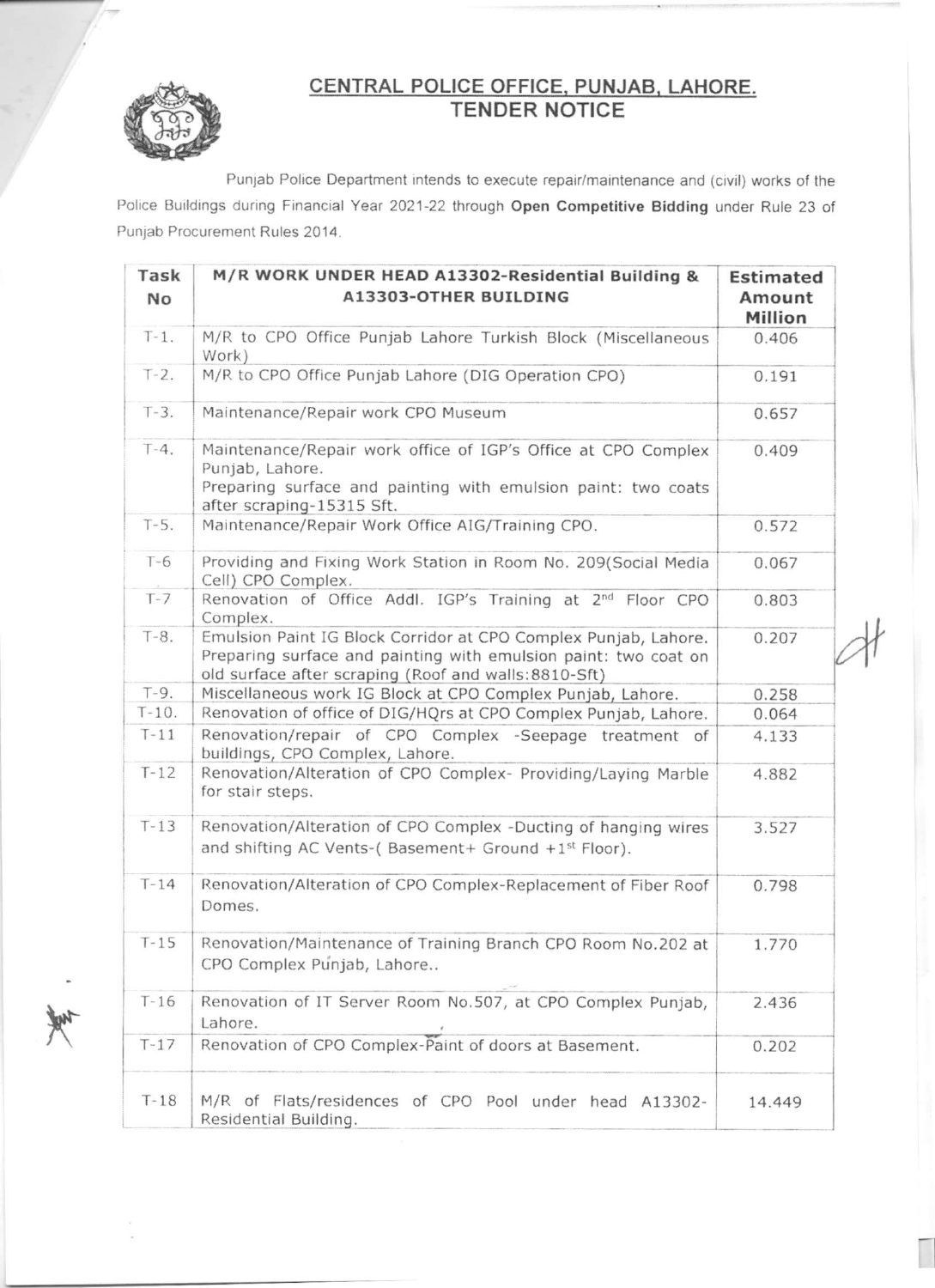Work, wise sealed tenders are invited on the basis of Single Stage-One Envelope  $2.$ procedure (PPRA-38-1) from the interested contractors/firms having valid NTN/PNTN and registration renewed with Pakistan Engineering Council (PEC) and Communication and Works Department (C&W) Punjab or in any other Government Department or approved agency in relevant category for repair/maintenance (Civil) Works.

3.

The terms and conditions/procedure of tenders are given below: -

- Work will be got done as per P.W.D. specifications. î.
- Rates are based on market rates and Bi-annual issued by Government of the Punjab ii. at the time of advertisement.
- iii. Bids are invited on percentage basis and work wise.
- iv. In case the tender rates are below than 5% MRS of the approved estimated amount as shown against each work, the lowest bidder will have to deposit additional performance security in the name of Provincial Police Officer (PPO) Govt. of the Punjab and draw the contract agreement. Security shall be refunded on successful completion of the contract.
- The bids prepared in accordance with the instruction given in the bidding documents V. must be accompanied by a bid security 3% of estimated cost (work wise) in the shape of Call at Deposit (CDR) from any of scheduled bank.
- vi. Bidding document for each Maintenance/Repair (Civil) Works will be issued separately at the prescribed rate
- vii. Request for issuance of bidding document for repair of office buildings will be submitted by the contractors/firms on firm's letter head (in original) alongwith challan form 32-A of Rs.500/- (in original) Work Wise.
- viii. The tender must be delivered in person or by the authorized agents intending bidder to the tender opening committee in sealed envelopes. No tender shall be accepted which are received by post or through other means.
- ix. Response time as per PPR-14 will be applicable during process of Tender acceptance.
- Detail of scope of work/BOQ will be given alongwith the bidding documents.

The bidding documents, containing detailed terms and conditions can be purchased 4 IMMEDIATELY from the office of the Assistant Inspector General (AIG)/Development, Room No. 102, 1st Floor CPO Complex, Bank Road, Old Anarkali, Lahore, on submission of written request on firm's letter head (Photo copy/computer print/fax/email not acceptable) till 05.04.2022 (Tuesday) during office timing. Price of the bidding documents is PKR.500/- (Rupees five hundred only) (non-refundable) to be deposited through Challan Form 32-A under head of account C02636-Police-Fees, Fines & Forfeiture" in NBP/State Bank of Pakistan. Bidding document can be VIEWED on http:// www.punjabpolice.gov.pk for information only.

The proposals, prepared in accordance with the instructions provided in the bidding 5 document, must reach office of Assistant Inspector General (AIG)/Development, Room No. 102, 1st Floor CPO Complex, Bank Road, Old Anarkali, Lahore, on 07.04.2022 (Thursday) at 11:00 AM, Proposals will be opened on the same day at 11:30 AM in the presence of applicant firms or their authorized representative, who choose to be present. This advertisement is also available on http:// www.punjabpolice.gov.pk and http://www.ppra.punjab.gov.pk

 $\rightarrow$ 

AIG DEVELOPMENT/PURCHASE OFFICER CPO Complex, Lahord Punjab, 1ST Floor Room No.102, Bank Road, Near Old Anarkali, Lahore Tel: 042-99212327 Fax: 042-99212467 URL: www.punjabpolice.gov.pk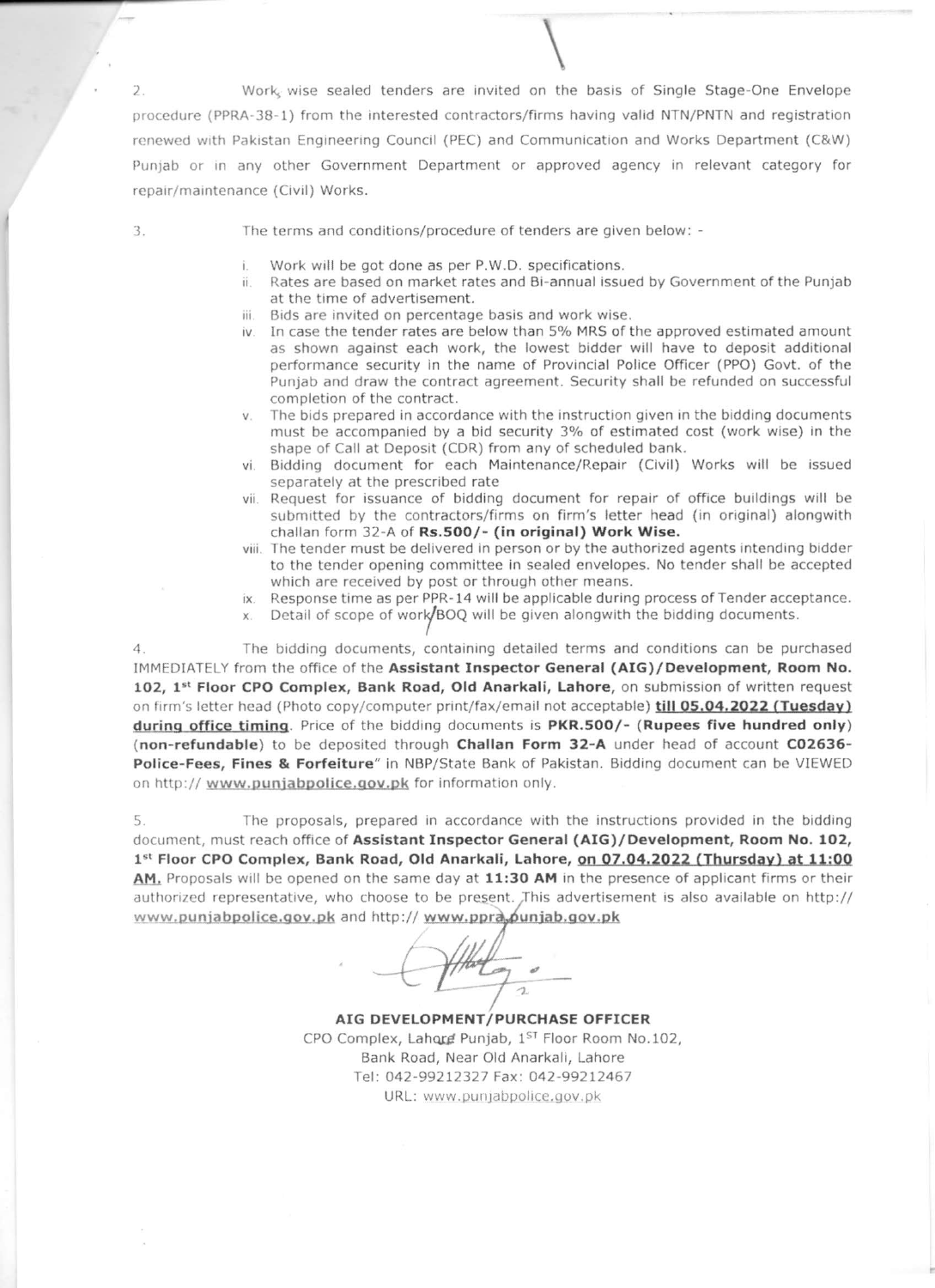# BIDDING DOCUMENT

**For repair/maintenance (civil) work of Police Buildings in FY 2021-22**

**NATIONAL COMPETITIVE BIDDING**



#### **PUNJAB POLICE DEPARTMENT GOVERNMENT OF THE PUNJAB**

#### **AIG DEVELOPMENT/PURCHASE OFFICER**

CPO Complex, Lahore Punjab, 1ST Floor Room No.102, Bank Road, Near Old Anarkali, Lahore Tel: 042-99212327 Fax: 042-99212467 URL[: www.punjabpolice.gov.pk](http://www.punjabpolice.gov.pk/)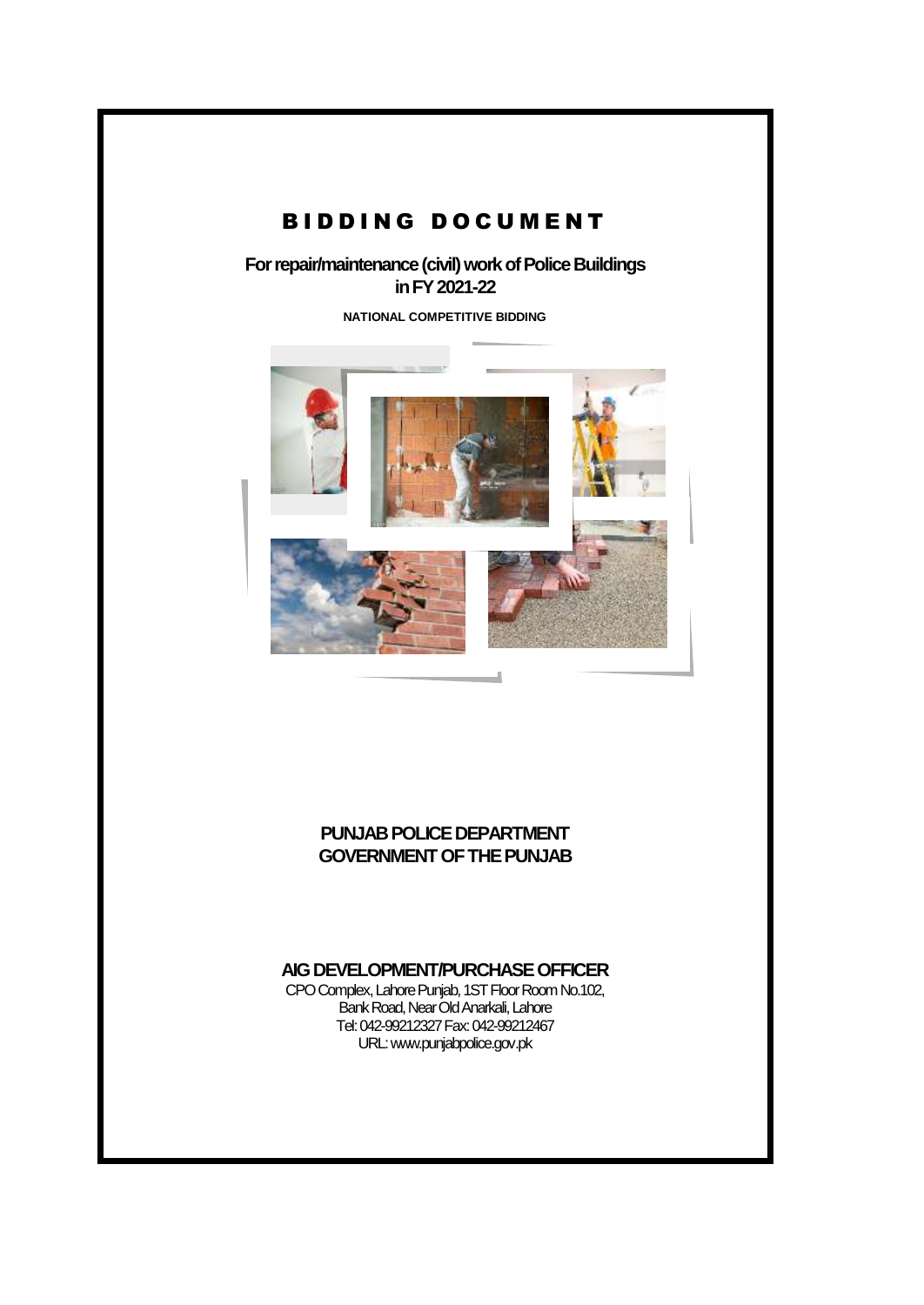# **Contents**

| 1.                                          |                                                                       | 3         |
|---------------------------------------------|-----------------------------------------------------------------------|-----------|
| 2.                                          |                                                                       | 3         |
| 3.                                          |                                                                       | $3 - 4$   |
| 4.                                          |                                                                       | $4 - 5$   |
|                                             |                                                                       | $6 - 7$   |
|                                             |                                                                       | 8         |
| complexity                                  | Annex "C" Experience detaisl of completed contracts fo similar nature | 9         |
| <b>Annex "D"</b> Application form personnel |                                                                       | 10        |
|                                             |                                                                       |           |
|                                             | Annex "E" Application form warehouse/stock capabilities               | 11        |
|                                             |                                                                       | 12        |
|                                             | Annex "G" Under taking for correctness of information and Non-        | 13        |
| Blacklisting                                |                                                                       |           |
|                                             | Annex "H" Power of attorney (for signature of application)            | $14 - 15$ |
|                                             |                                                                       | 16        |
|                                             |                                                                       | $17 - 18$ |
|                                             |                                                                       | 19        |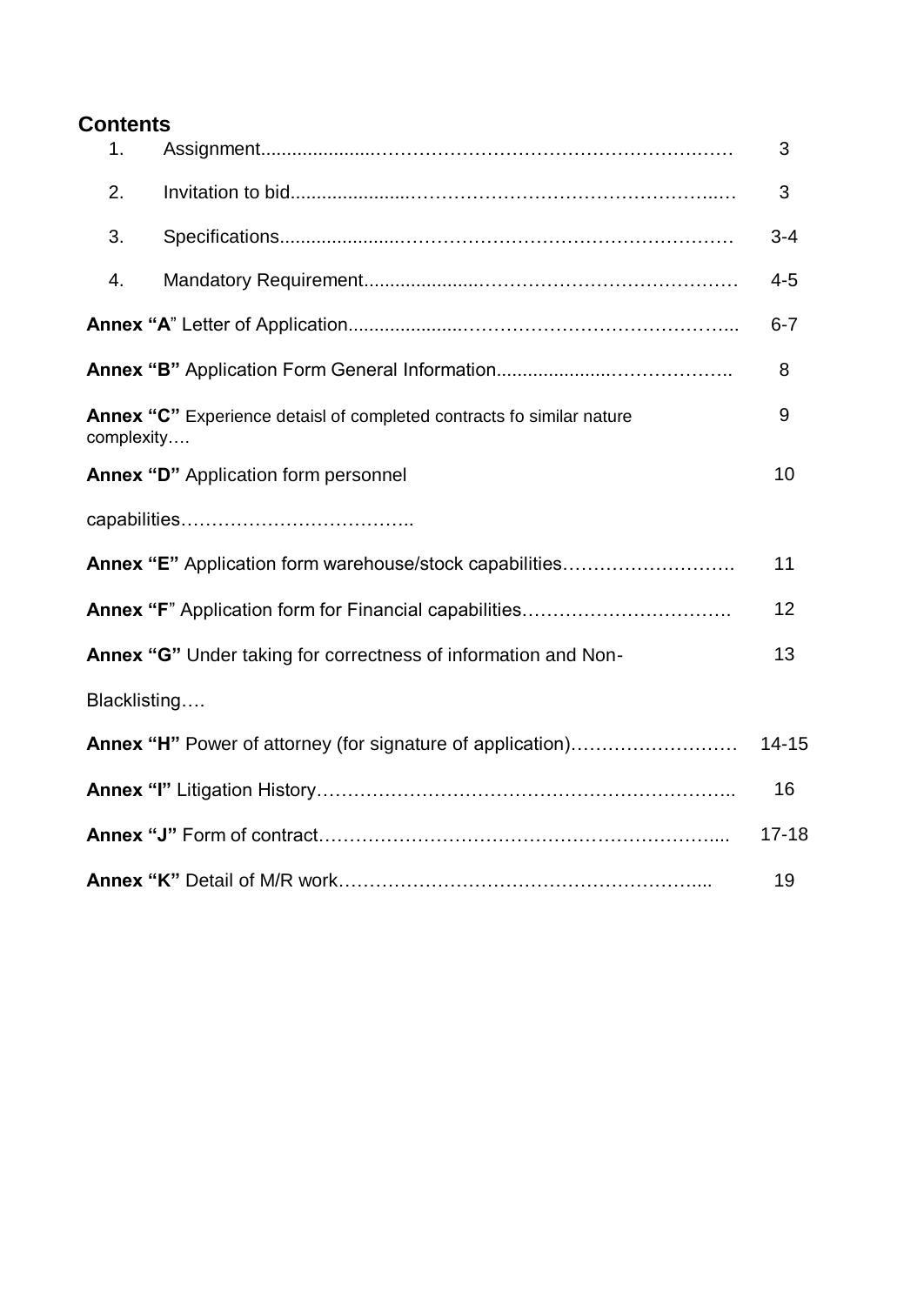### **1. Assignment**

**Provincial Police Office (PPO) Lahore** intends to execute Repair/Maintenace and Civil works as mentioned at tender notice during the Financial Year 2021-2022 through **Open Competitive Bidding** under Rule 23 of Punjab Procurement Rules 2014.

### **2. Invitation to bid**

Sealed tenders are invited from the interested contractors/firms having valid NTN/PNTN and registration with Pakistan Engineering Councial or Communication and Works Department (C&W) Punjab, or in any other Government Department or approved agency in relevant category for FY 2021-22.

### **3**. **Specifications**

- 1. Scopes of works can be increased/decreased as per requirement and availability of funds.
- 2. Work will be got done as per P.W.D specifications.
- 3. Rates are based on market rates and Bi-annual issued by Government time to time.
- 4. Bids are invited on percentage (%age) basis.
- 5. In case the tender rates are below than 5% MRS of the approved estimated amount as per Task. The lowest bidder will have to deposit additional performance security in the name of Provincial Police Officer (PPO) Govt. of the Punjab and draw the contract agreement. Security shall be refunded on successful completion of the contract.
- 6. On completion of work, if the same is not found according to the standard specifications/up to the satisfaction of Police Department, or in case of failure to complete the work according to the contract, the security can be forfeited which may also result in blacklisting of the firm.
- 7. The bids prepared in accordance with the instruction given in the bidding documents must be accompanied by a bid security 3% of estimated cost Task wise in the shape of Call at Deposit (CDR) from any of scheduled bank.
- 8. The bids will be valid for 180 days.
- 9. The procureing agency may reject all bids or proposal at any time prior to the acceptance of bid proposal under the Rule 35 of Punjab Procurement Rules 2014.
- 10. Conditional tender will not be accepted.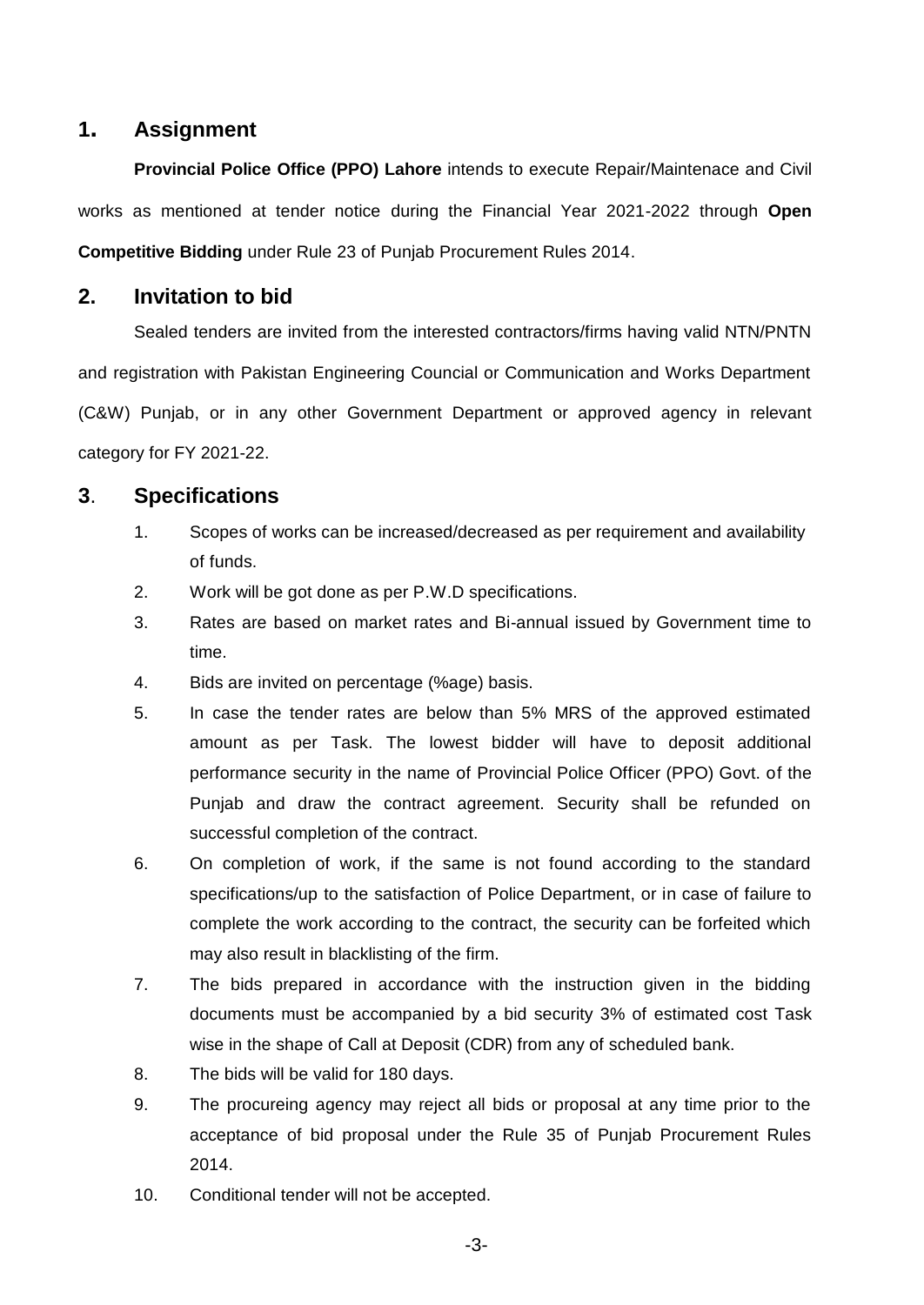- 11. No tender will be accepted which is received telegraphically or by post.
- 12. Procedure for open competitive bidding (single stage one envelope).
- 13. No tender will be issued on tender opening date.
- 14. The name and mailing address of the bidder shall be clearly marked left hand on the envelope.
- 15. All pages to be signed and stamped by the bidder.
- 16. The application on prescribed format **(See Annexures)** shall be prepared in the English language. Information in any other language shall be accomplished by its translation in English. Procurement Committee reserves the rights for disqualification in case of non-compliance of the above requirement.
- 17. The Applicants must respond to all questions and provide complete information as advised in this document. Any lapses to provide essential information may result in dis-qualification of the Applicant.
- 18. Any query regarding this this document may be addressed in writing to AIG Development/Purchase Officer CPO Complex, Lahore Punjab, 1<sup>st</sup> Floor Room No.102, Bank Road, Near Old Anarkali, Lahore till 05-04-2022, 11:00 AM.
- 19. A clarification meeting **will not be** held.
- 20. All PPRA Rules will be applicable during process of Tender acceptance.

### **4 Mandatory requirement**

Without attested copies of following information/documents, bid to be considered as disqualified

| Sr. No. | <b>Description</b>                                                                                                        | <b>Document required</b>                                                                                                                                    |
|---------|---------------------------------------------------------------------------------------------------------------------------|-------------------------------------------------------------------------------------------------------------------------------------------------------------|
|         | Pakistan<br>with<br>Enlistment record<br><b>Engineering Council</b>                                                       | Certificate of registration with Pakistan<br>Engineering Council<br>in<br>relevant<br>category alongwith renewal certificate<br>of firm up till 30.06.2022. |
| ii      | C&W<br>with<br>Enlistment<br>record<br>Department                                                                         | Certificate of registration with C&W<br>Department alongwith<br>renewal<br>certificate of firm up till 30.06.2022.                                          |
| iii     | record with Government<br>Enlistment<br>Organizations & other agencies                                                    | Attested copy of list may be attached                                                                                                                       |
| iv.     | Similar nature projects M/R (Civil) Work<br>having cost of Rs.5.00 Million or more<br>completed in last three (03) years. | Attested copies of work order/technical<br>sanction issued by the departments in<br>favour of firm.                                                         |
| v.      | Machinery/Equipment capability                                                                                            | Provide list of equipment available for<br>execution of M&R (civil) work.                                                                                   |
| vi.     | Financial Soundness (Closing<br>bank<br>balance/credit limit equal or more than<br>estimated amount.                      | Signed and stamp copy of<br>Bank<br>statement/credit limit facility letter.                                                                                 |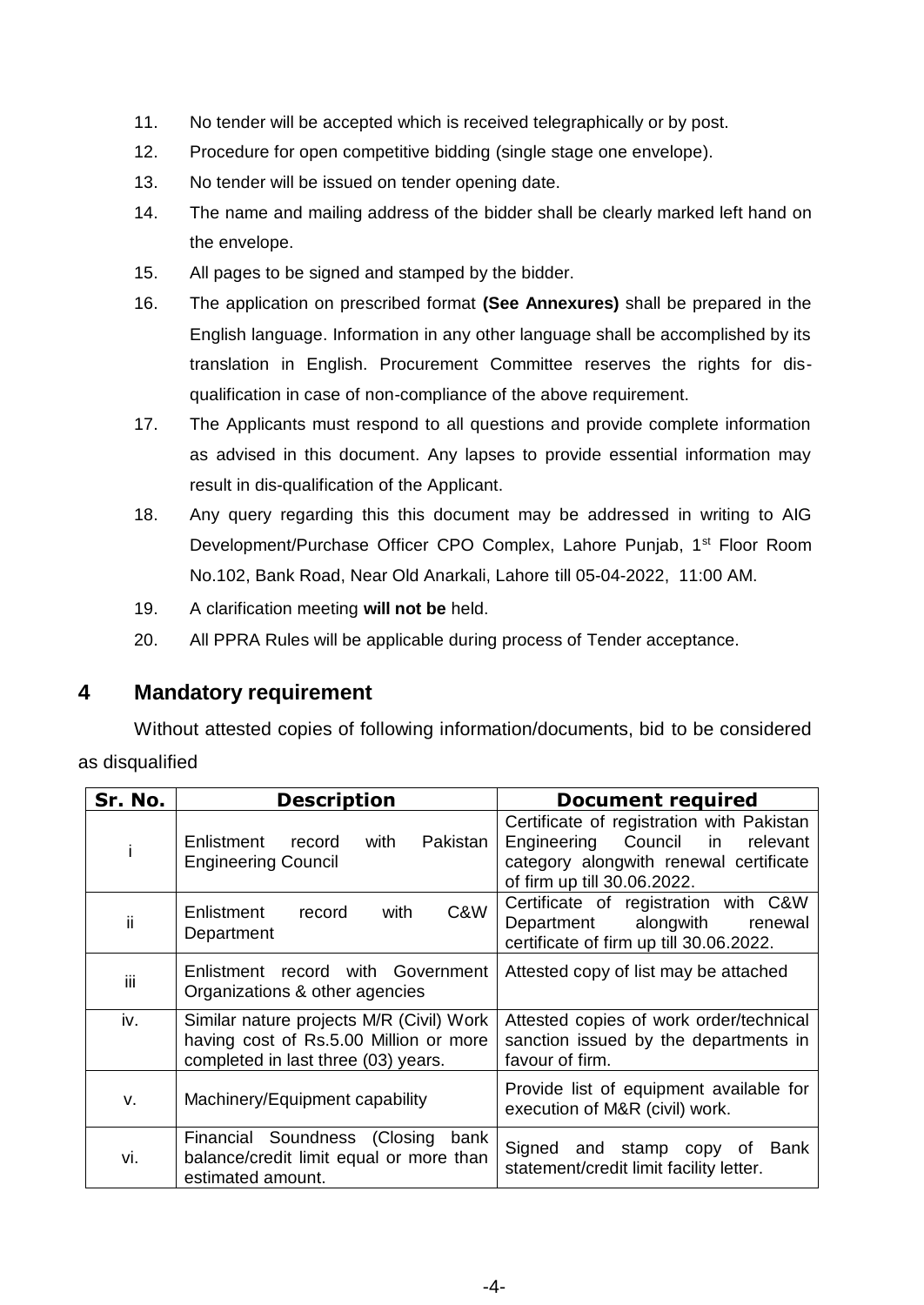| Sr. No. | <b>Description</b>                                                                                                    | <b>Document required</b>                                                                                           |
|---------|-----------------------------------------------------------------------------------------------------------------------|--------------------------------------------------------------------------------------------------------------------|
| vii.    | Registration<br>with<br>Income<br>Tax<br>Department (FBR)                                                             | NTN certificate to be attached                                                                                     |
| viii.   | Registration<br>with<br>Punjab<br>Revenue<br>Authority.                                                               | PNTN certificate to be attached.                                                                                   |
| ix.     | Litigation History in which Decision has<br>been given against the firm(s) or<br>blacklisting in past from any agency | An affidavit shall be submitted that firm<br>has never been defaulted or black<br>listed by any department/office. |
| X.      | Detail of staff of firm                                                                                               | Details alongwith pay rolls of staff be<br>attached.                                                               |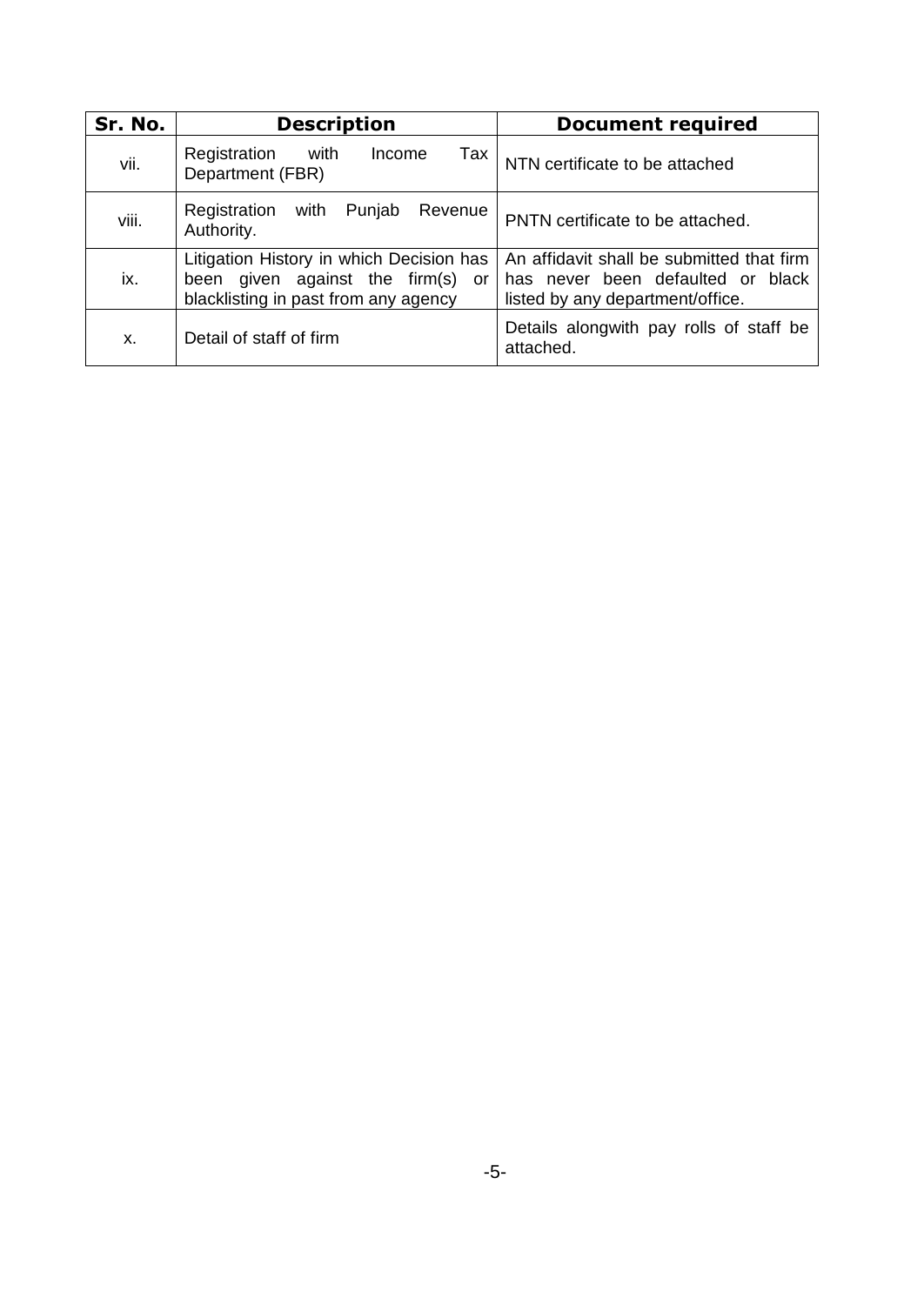# **Annexure-A**

# **Letter of Application**

[Letterhead paper of the Applicant including full postal address, telephone no., fax no., telex no., cable and e-mail address]

Date:................................

To: AIG Development/Purchase Officer, CPO Complex, Lahore Punjab,  $1<sup>ST</sup>$  Floor Room No.102, Bank Road, Near Old Anarkali, Lahore

Sir,

1. Being duly authorized to represent and act on behalf of ................................... (hereinafter "the Applicant"), and having reviewed and fully understood all the information and requirements provided, the undersigned hereby apply as a bidder for the contract .................................................. *[ name of the Contract*]. Attached to this letter are copies of all the required documents.

2. Your Procurement Committee and its authorized representatives are hereby authorized to conduct any inquiries or investigations to verify the statements, documents, and information submitted in connection with this application, and to seek clarification from our bankers and clients regarding any financial and technical aspects. This Letter of Application will also serve as authorization to any individual or authorized representative of any institution referred to in the supporting information, to provide such information deemed necessary and requested by yourselves or the authorized representative to verify statements and information provided in this application, or with regard to the resources, experience, and competence of the Applicant.

3. Your Procurement Committee and its authorized representatives may contact the following persons for further information, if needed.

| <b>General and Managerial Inquiries</b> |             |  |
|-----------------------------------------|-------------|--|
| Contact 1                               | Telephone 1 |  |
| Contact 2                               | Telephone 2 |  |

| <b>Personnel Inquiries</b> |  |  |
|----------------------------|--|--|
|                            |  |  |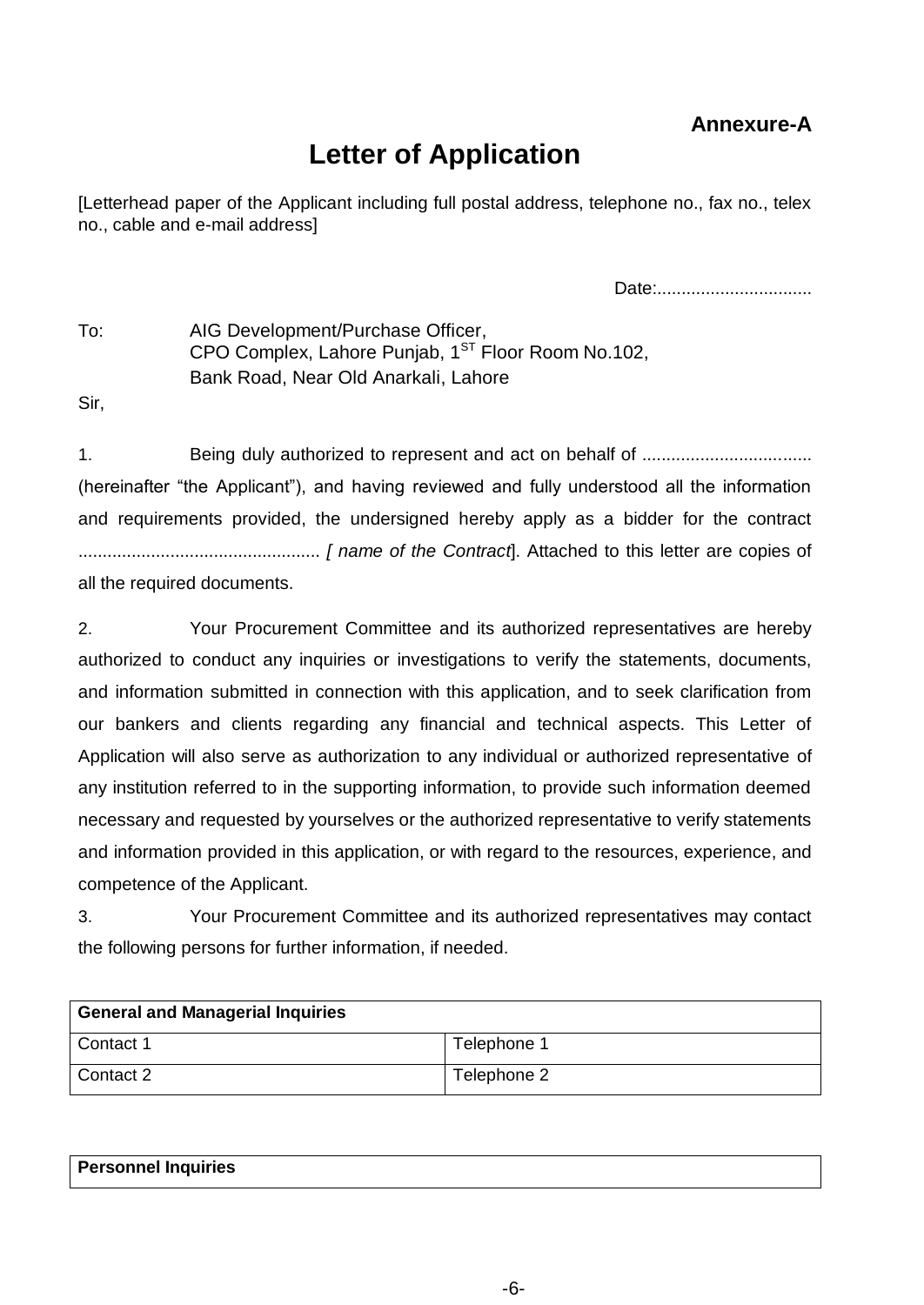| Contact 1 | Telephone:  |
|-----------|-------------|
| Contact 2 | Telephone 2 |

| <b>Technical Inquiries</b> |             |  |
|----------------------------|-------------|--|
| Contact 1                  | Telephone 1 |  |
| Contact 2                  | Telephone 2 |  |

| <b>Financial Inquiries</b> |             |  |
|----------------------------|-------------|--|
| Contact 1                  | Telephone 1 |  |
| Contact 2                  | Telephone 2 |  |

- 4. This application is made with the full understanding that:
	- a. bids by applicants will be subject to verification of all information submitted for prequalification at the time of bidding;
	- b. your Procurement Committee reserves the right to reject or accept any application as per evaluation criteria, cancel the prequalification process, and reject applications; and
	- c. your Procurement Committee shall not be liable for any such actions and shall be under no obligation to inform the Applicant of the grounds for actions at 4 (b) here above.
	- d. your Procurement Committee shall not be liable for consequence of, and shall be under no obligation to inform the applicant of the grounds for, actions taken under para 4 (b) here above.

5. The undersigned declare that the statements made and the information provided in the duly completed application are complete, true, and correct in every detail.

| Signed: |
|---------|
|---------|

Name:

For and on behalf of (name of Applicant)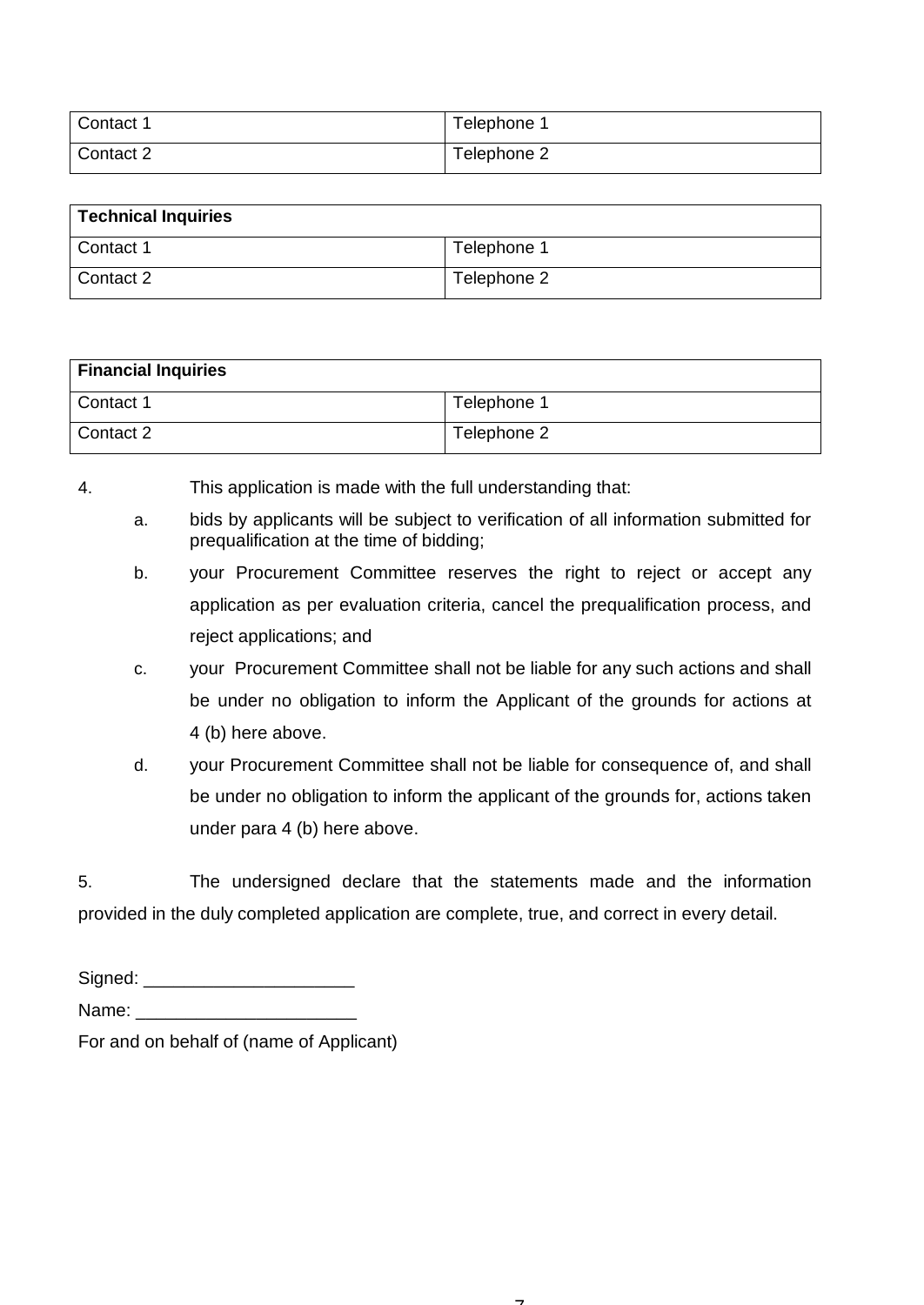# **Application Form General Information**

*All individual applicants applying for prequalification are requested to complete the information in this form. Nationality information is also to be provided.* 1.

|    | Name of Firm / Company                  |                                    |
|----|-----------------------------------------|------------------------------------|
| 2. | <b>Head Office Address</b>              |                                    |
| 3. | Telephone                               | <b>Contact Person:</b><br>Name:    |
| 4. | Fax                                     | <b>Telex</b>                       |
| 5. | Place of incorporation<br>/Registration | Year of incorporation/registration |

|          | <b>NATIONALITY OF OWNER(S)</b> |                    |  |
|----------|--------------------------------|--------------------|--|
|          | <b>NAME</b>                    | <b>NATIONALITY</b> |  |
| . .      |                                |                    |  |
| <u>.</u> |                                |                    |  |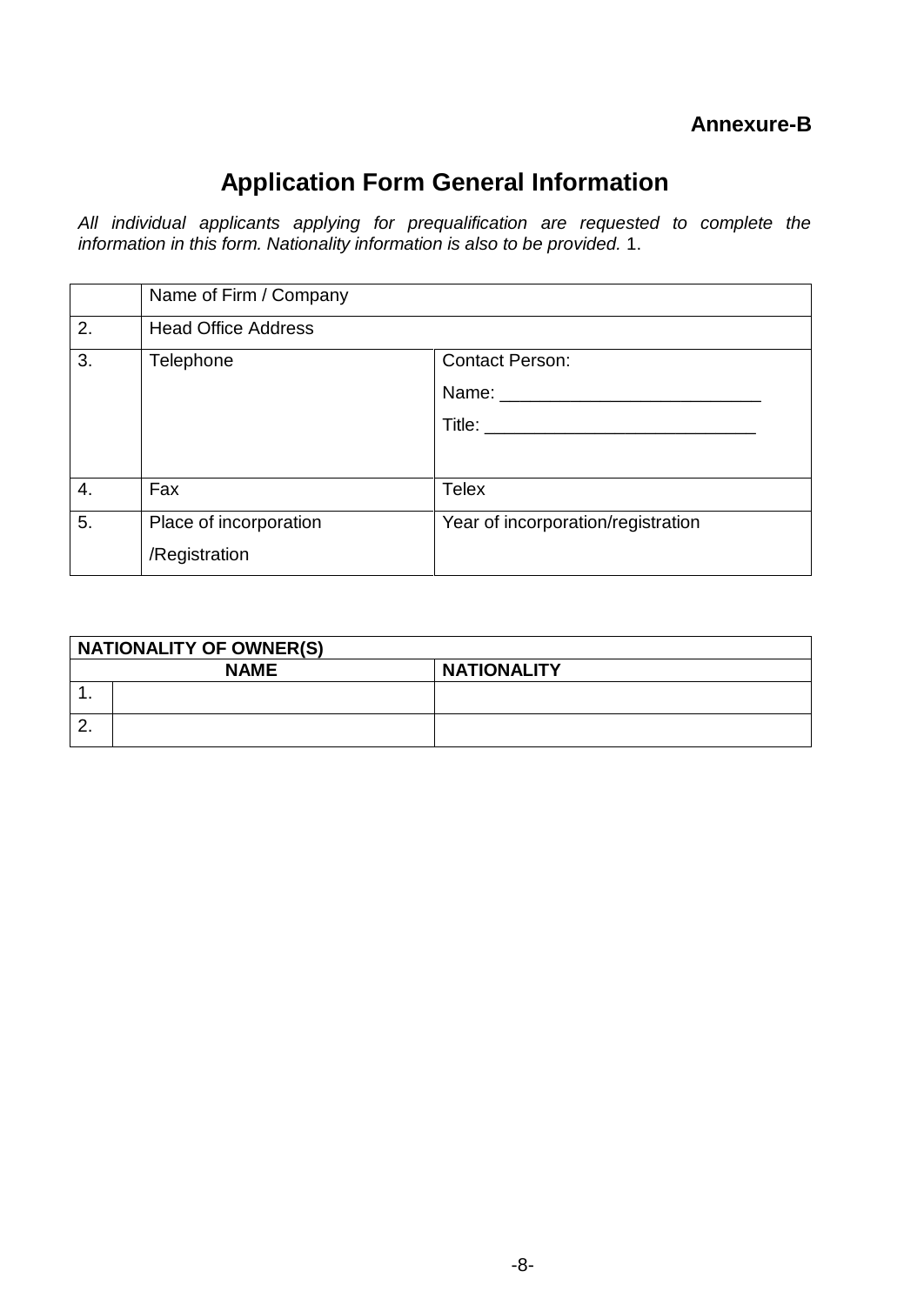#### **Annexure-C**

#### **Application Form**

#### **Experience Details of Completed Contracts of Similar Nature Complexity**

Use a separate sheet for each contract:

| 1. | Name of Contract                                                               |
|----|--------------------------------------------------------------------------------|
|    | Country                                                                        |
| 2. | Name of Department / Agency                                                    |
| 3. | Department / Agency Address                                                    |
|    |                                                                                |
|    | .                                                                              |
| 4. | Nature of Contract and special features relevant to the contract for which the |
|    | Applicant wishes to prequalify                                                 |
|    |                                                                                |
|    |                                                                                |
| 5. | Contract Role (Tick One)                                                       |
|    | a. Sole Contractor                                                             |
|    | b. Sub-Contractor                                                              |
|    |                                                                                |

6. Value of the total contract (in specified currencies) at completion, or at date of award for current contract

Currency…………. Currency…………… Currency……………………. 7. Equivalent in PKR. 8. Date of Award: 9. Date of Completion: 10. Contract Duration (Years and Months) Years Months 11. List of Items supplied under the Contract: .......... ......... .......... .......... .......... ........... .......... .......... .......... ........... .......... ........... ........... ........... ......... .......... .......... ........... ........... .......... ........... ........... ............ .......... ........... ............ ........... ........... ........... ............. .......... ........... ......... ........... .......... ......... .......... ........... ......... ......... ...... ......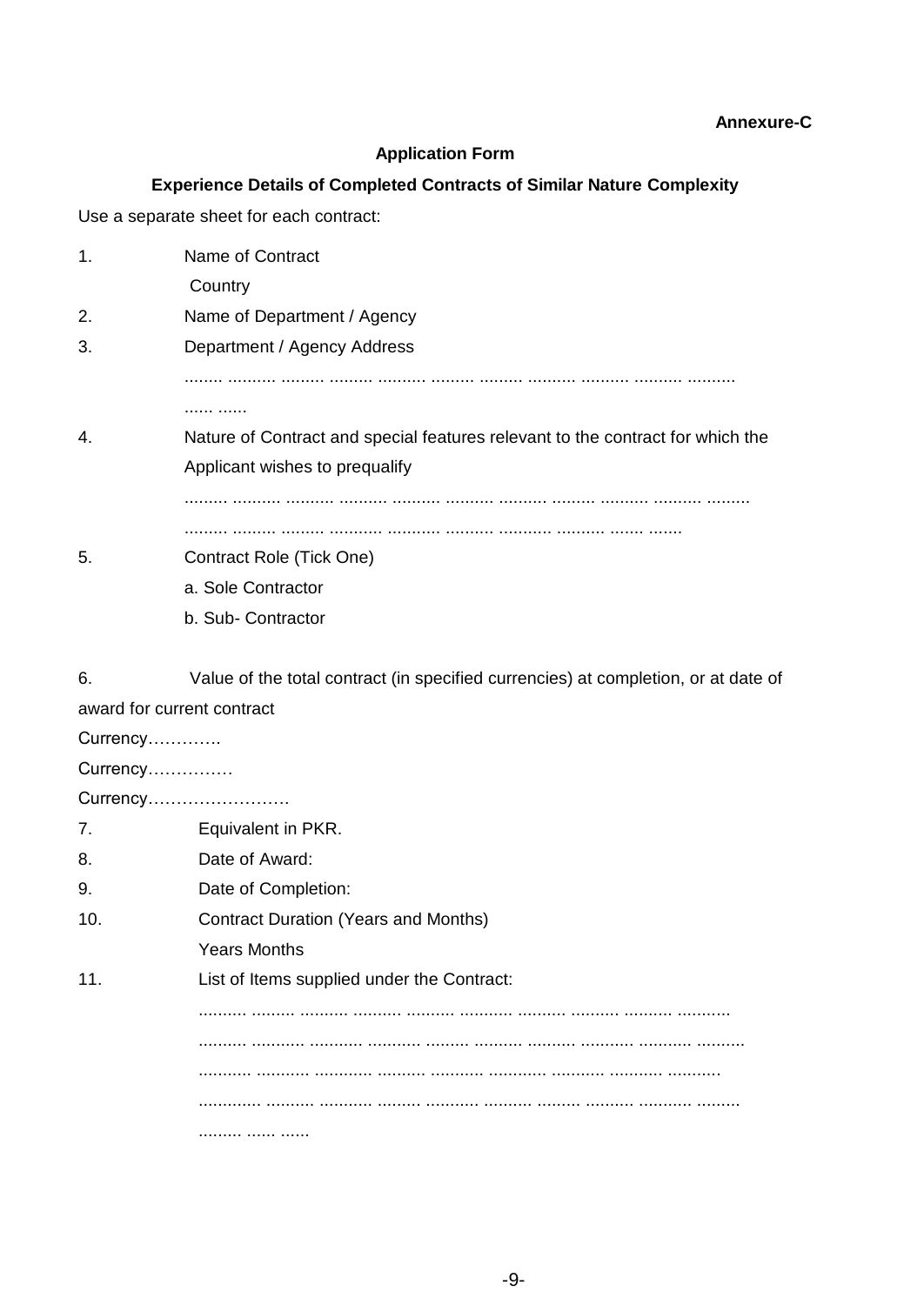# **Annexure-D**

# **Application Form Personnel Capabilities**

For specific positions essential to contract implementation, Applicants should provide the names of at least two candidates qualified to meet the specified requirements stated for each position. The data on their experience should be supplied on separate sheets using one Form for each candidate (Application Form Annexure-D)

| 1. | <b>Title of Position</b>    |
|----|-----------------------------|
|    | Name of Prime Candidate.    |
|    | Name of Alternate Candidate |
| 2. | <b>Title of Position</b>    |
|    | Name of Prime Candidate.    |
|    | Name of Alternate Candidate |
| 3. | <b>Title of Position</b>    |
|    | Name of Prime Candidate.    |
|    | Name of Alternate Candidate |
| 4. | <b>Title of Position</b>    |
|    | Name of Prime Candidate.    |
|    | Name of Alternate Candidate |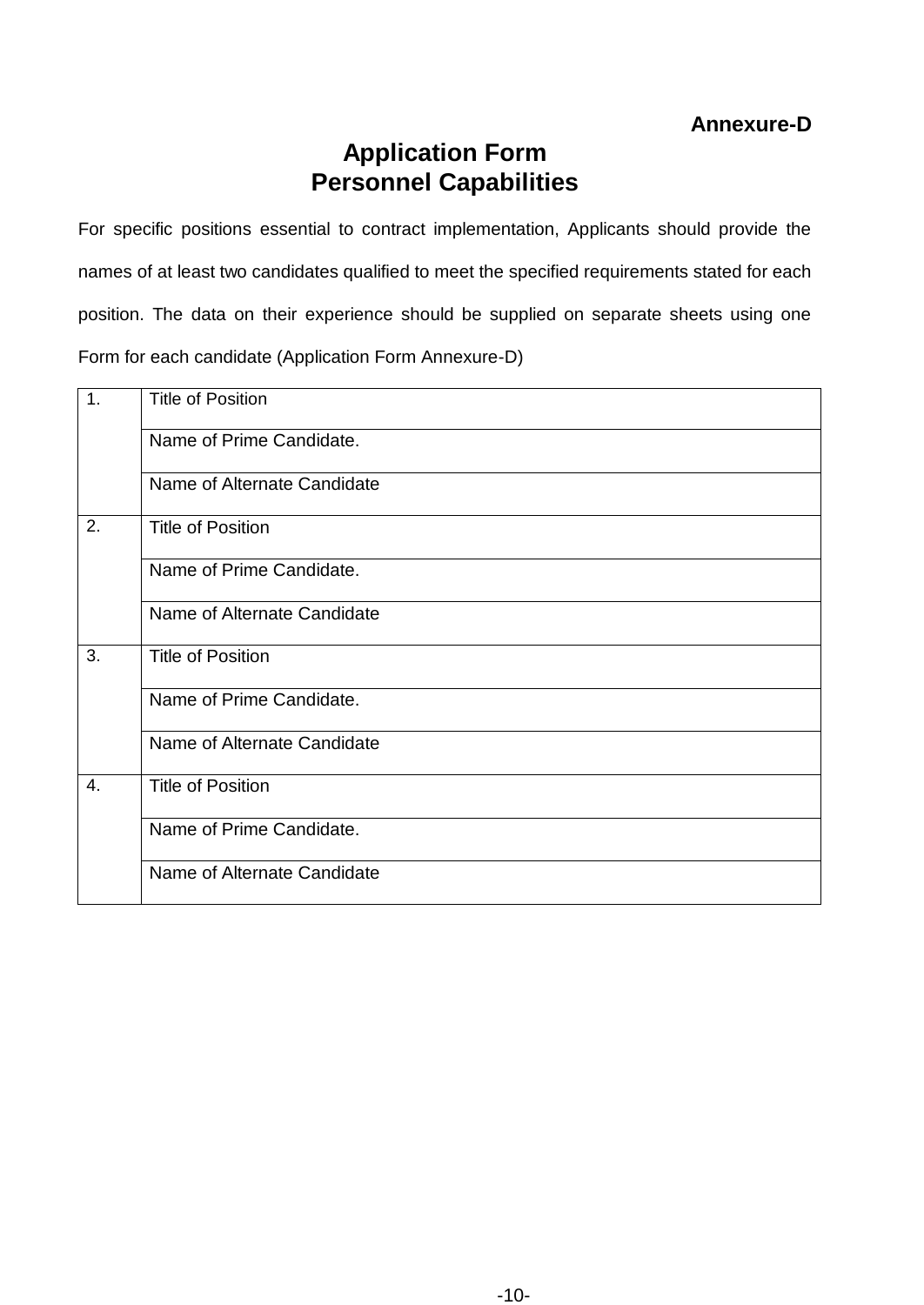# **Annexure-E**

# **Application Form Warehouse/Stock Capabilities**

The Applicant shall provide information regarding warehouse i.e. location, inventory list of engineering goods, equipment etc. and vehicles with their verifiable value i.e. GD, Import document

| Sr.No. | <b>Description</b> | Assessed value of<br><b>GD in PAK Rupees.</b> |
|--------|--------------------|-----------------------------------------------|
|        |                    |                                               |
|        |                    |                                               |
|        |                    |                                               |
|        |                    |                                               |
|        |                    |                                               |
|        |                    |                                               |
|        |                    |                                               |
|        |                    |                                               |
|        |                    |                                               |
|        |                    |                                               |
|        |                    |                                               |
|        |                    |                                               |
|        |                    |                                               |
|        |                    |                                               |
|        |                    |                                               |
|        |                    |                                               |
|        |                    |                                               |
|        |                    |                                               |
|        |                    |                                               |
|        |                    |                                               |
|        |                    |                                               |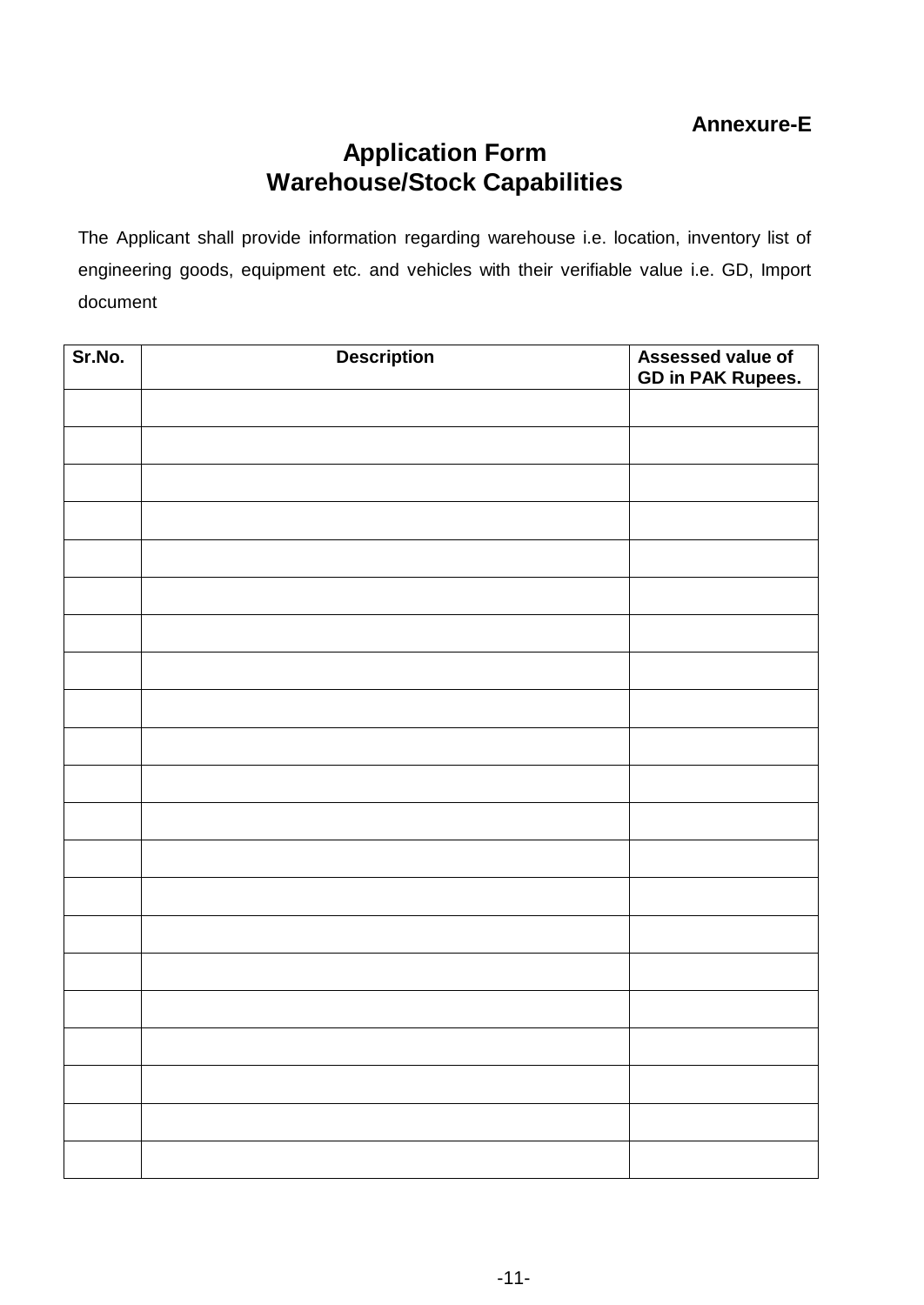## **Annexure-F**

# **Application Form Financial Capability**

Applicants should provide financial information to demonstrate that they meet the requirements stated in the Instructions to Applicants *Note:* 

Must attach **Sales tax, PNTN, Income tax returns** and balance sheet credit facility letter for the year acquired in **Mandatory Requirement** of this document.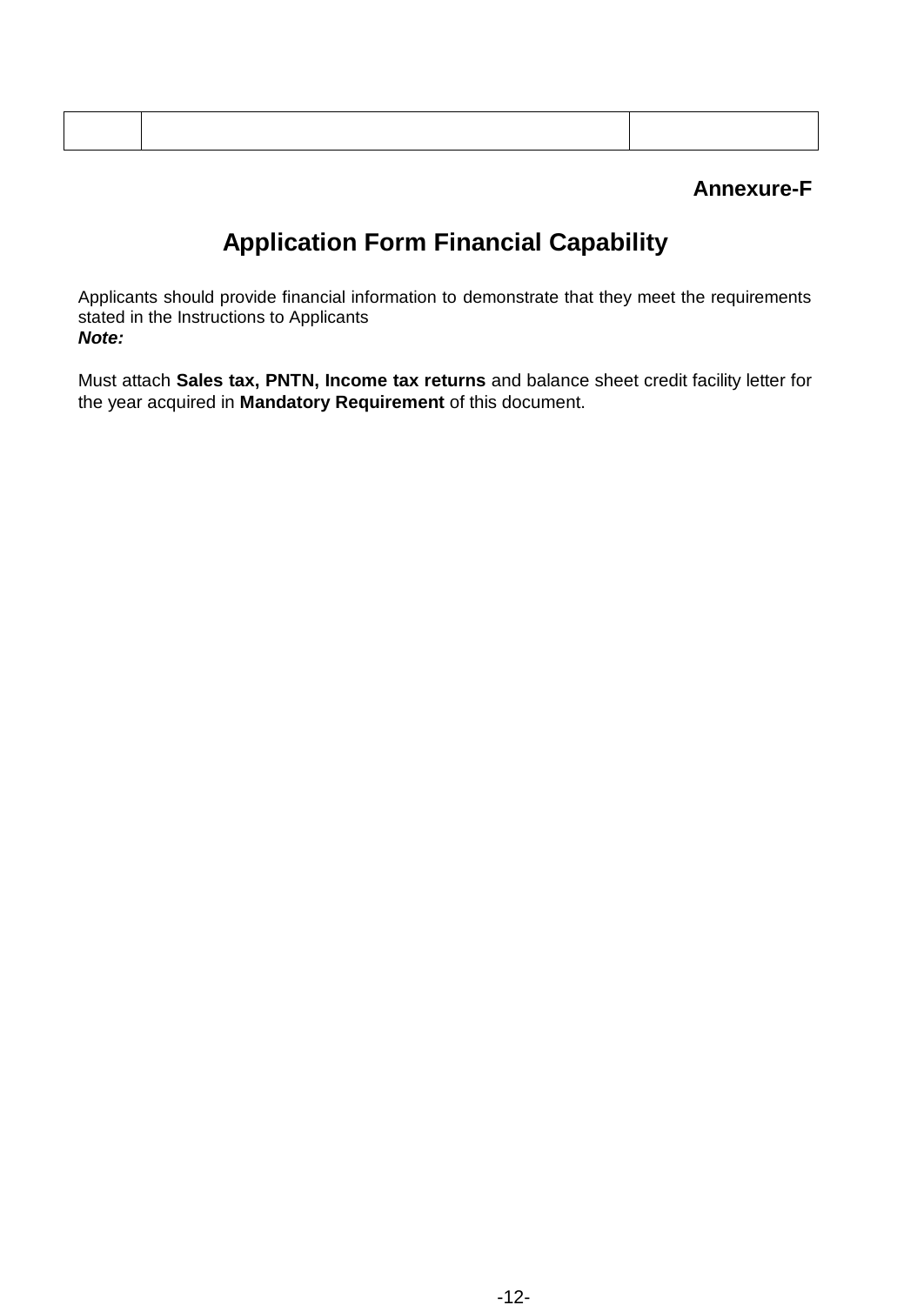### **Annexure-G**

# **Undertaking for Correctness of Information and Non-Blacklisting**

### **(To be provided on the Rs. 100 Stamp Paper)**

I, the undersigned, do hereby certify that all the statements made in this application / bid and in the supporting documents are true, correct and valid to the best of my knowledge and belief and may be verified by Monitoring Committee at any time, if deems it necessary.

That the undersigned hereby authorize and request the bank, person, firm or corporation to furnish any additional information requested by the Procurement Committee deemed necessary to verify this statement regarding my (our) competence and general reputation.

That the undersigned understands and agrees that further qualifying information may be requested and I agree to furnish any such information at the request of the Monitoring Committee.

That the undersigned / Applicant is not insolvent and not blacklisted by any of Provincial or Federal Government Department, Central Procurement Committee, Organization, NGO, INGO, IGO, or any other autonomous or corporate body anywhere in Pakistan.

The undersigned certify that my firm / company is not involved in \*litigation or arbitration and has not been declared ineligible / debarred by any of the Federal / Provincial Government or any other entity due to any reason whatsoever and is eligible to carry out the business in Pakistan for which this Bid / Application for Prequalification is being made.

> Signed by an authorized representative Name of the Bidder: Date:\_\_\_\_\_\_\_\_\_\_\_\_\_\_\_\_\_\_\_\_\_\_\_\_\_\_\_\_\_\_\_\_\_\_\_\_\_\_\_

**\****In case of involvement of applicant / bidder in any litigation or arbitration, current status or the proof of dispute resolution along with the history of litigation / arbitration for last ten years on Litigation History Form (See Annexures) shall be provided with the bid.*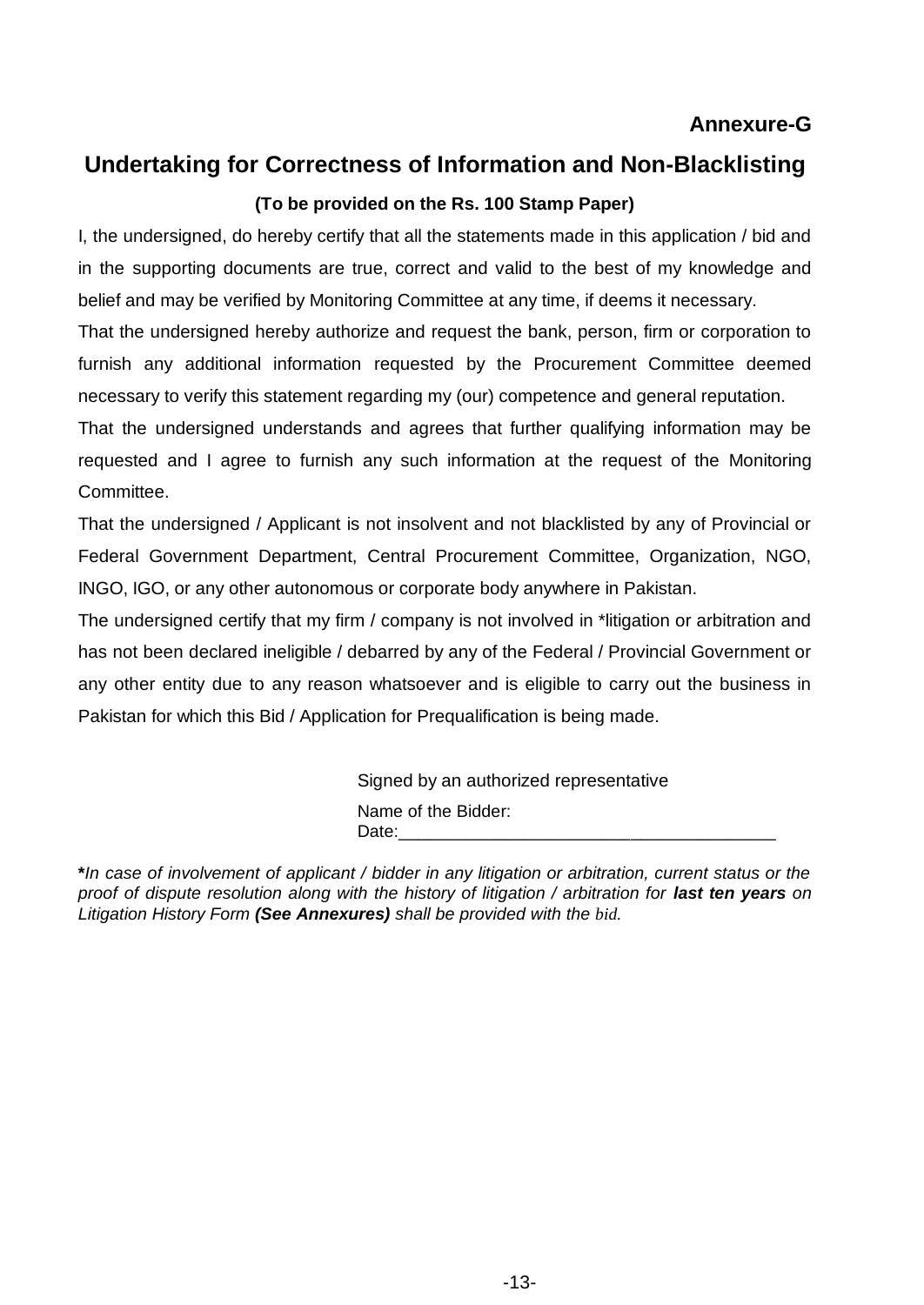#### **Annexure-H**

[To be printed on a PKR 100 stamp paper]

## **Power of Attorney (For signatory of Application)**

**KNOW ALL MEN BY THESE PRESENTS THAT** by this Power of Attorney (**"Power of Attorney"**), [ *Insert name firm/Company*] having its registered office at [----- ], does hereby nominate, appoint and authorize Mr. having CNIC No. \_\_\_\_\_\_\_\_\_\_\_\_\_\_\_\_\_\_\_\_\_\_hereinafter referred to as the **"Signatory of** 

**Application"**, to do in our name and on our behalf the following:

i. Sign and submit to **we are set all the submit of the submit submit to** or its authorized nominee, the Prequalification Application / Bid for **"Maintenance/Repair (Civil) Work"**, in response to the advertisement dated [\_\_\_\_\_\_\_\_\_\_\_\_\_\_] issued by Procurement Committee and all other documents and instruments required to submit the Prequalification Application/Bidding Documents.

ii. execute all such contracts, deeds, documents and instruments as may be considered necessary and expedient in relation to the foregoing; and

iii. do and carry out all other actions as may be required by the Procurement Committee in connection with the Prequalification / bidding process as a whole;

iv. To immediately notify The Central Procurement Committee in writing of any impending or actual revocation as well as any change in the terms of this Power of Attorney.

v. To do in our name and on our behalf, all such acts, deeds and things necessary in connection with or incidental to our Prequalification / Bid in response to the above referred Advertisement including signing and submission of all documents, instruments and deeds (including correcting any deficiencies or mistakes therein), attending any meetings organized by the Central Procurement Committee (including pre-bid conference meetings and bid opening meetings)and providing information/responses to the Central Procurement Committee in all matters in connection with our Bid.

-14-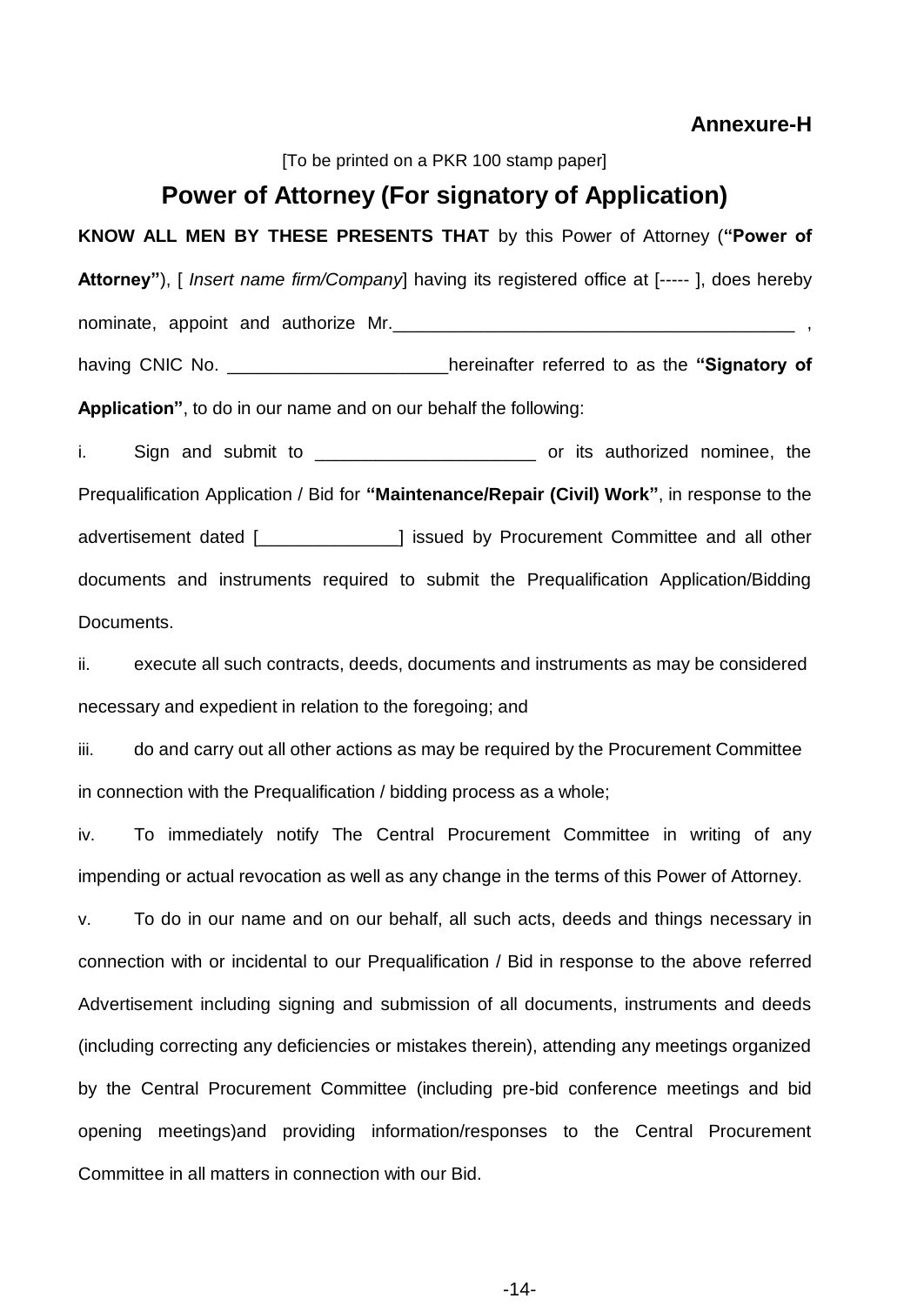We, *[Insert name of Firm/Company],* do hereby ratify and confirm whatsoever the Signatory of Application shall do by virtue of these presents and further agree that whatever the Signatory of Application shall do or cause to be done pursuant to this Power of Attorney shall be binding on us.

Furthermore, each provision of this Power of Attorney is severable and distinct from the others. The invalidity, illegality or unenforceability of any one or more provisions of this Power of Attorney at any time shall not in any way affect or impair the validity, legality and enforceability of the remaining provisions hereof.

### **IN WITNESS WHEREOF**, we have executed this **POWER OF ATTORNEY**

as of [Date].

# **FOR: [INSERT NAME OF BIDDER]**  Signature: \_\_\_\_\_\_\_\_\_\_\_\_\_\_\_\_\_\_\_\_\_\_\_\_\_ Name: \_\_\_\_\_\_\_\_\_\_\_\_\_\_\_\_\_\_\_\_\_\_\_\_\_\_\_\_ Title: CNIC/Passport No.\_\_\_\_\_\_\_\_\_\_\_\_\_\_\_\_\_\_\_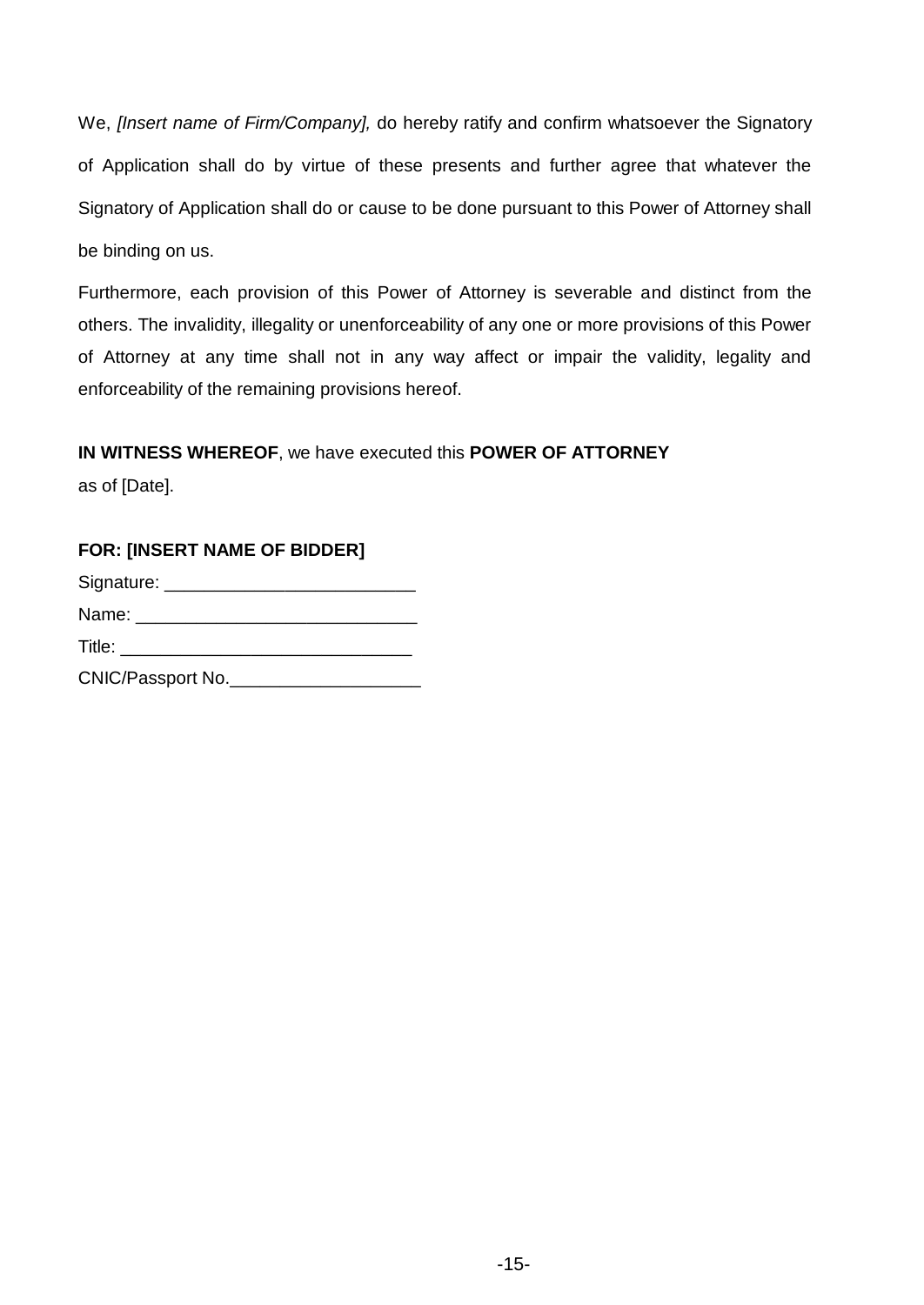# **Litigation History**

Applicants should provide information on any history of litigation or arbitration resulting from contracts executed in the last ten years or currently under execution.

| Sr. | Year | <b>Award for or</b><br>against Applicant | Name of client,<br>cause of litigation /<br>arbitration, and<br>matter in dispute | <b>Disputed amount</b><br>(current value in<br>PKR) | <b>Current</b><br><b>Status</b> |
|-----|------|------------------------------------------|-----------------------------------------------------------------------------------|-----------------------------------------------------|---------------------------------|
|     |      |                                          |                                                                                   |                                                     |                                 |
|     |      |                                          |                                                                                   |                                                     |                                 |
|     |      |                                          |                                                                                   |                                                     |                                 |
|     |      |                                          |                                                                                   |                                                     |                                 |
|     |      |                                          |                                                                                   |                                                     |                                 |
|     |      |                                          |                                                                                   |                                                     |                                 |
|     |      |                                          |                                                                                   |                                                     |                                 |
|     |      |                                          |                                                                                   |                                                     |                                 |
|     |      |                                          |                                                                                   |                                                     |                                 |
|     |      |                                          |                                                                                   |                                                     |                                 |
|     |      |                                          |                                                                                   |                                                     |                                 |
|     |      |                                          |                                                                                   |                                                     |                                 |
|     |      |                                          |                                                                                   |                                                     |                                 |
|     |      |                                          |                                                                                   |                                                     |                                 |
|     |      |                                          |                                                                                   |                                                     |                                 |
|     |      |                                          |                                                                                   |                                                     |                                 |
|     |      |                                          |                                                                                   |                                                     |                                 |
|     |      |                                          |                                                                                   |                                                     |                                 |
|     |      |                                          |                                                                                   |                                                     |                                 |
|     |      |                                          |                                                                                   |                                                     |                                 |
|     |      |                                          |                                                                                   |                                                     |                                 |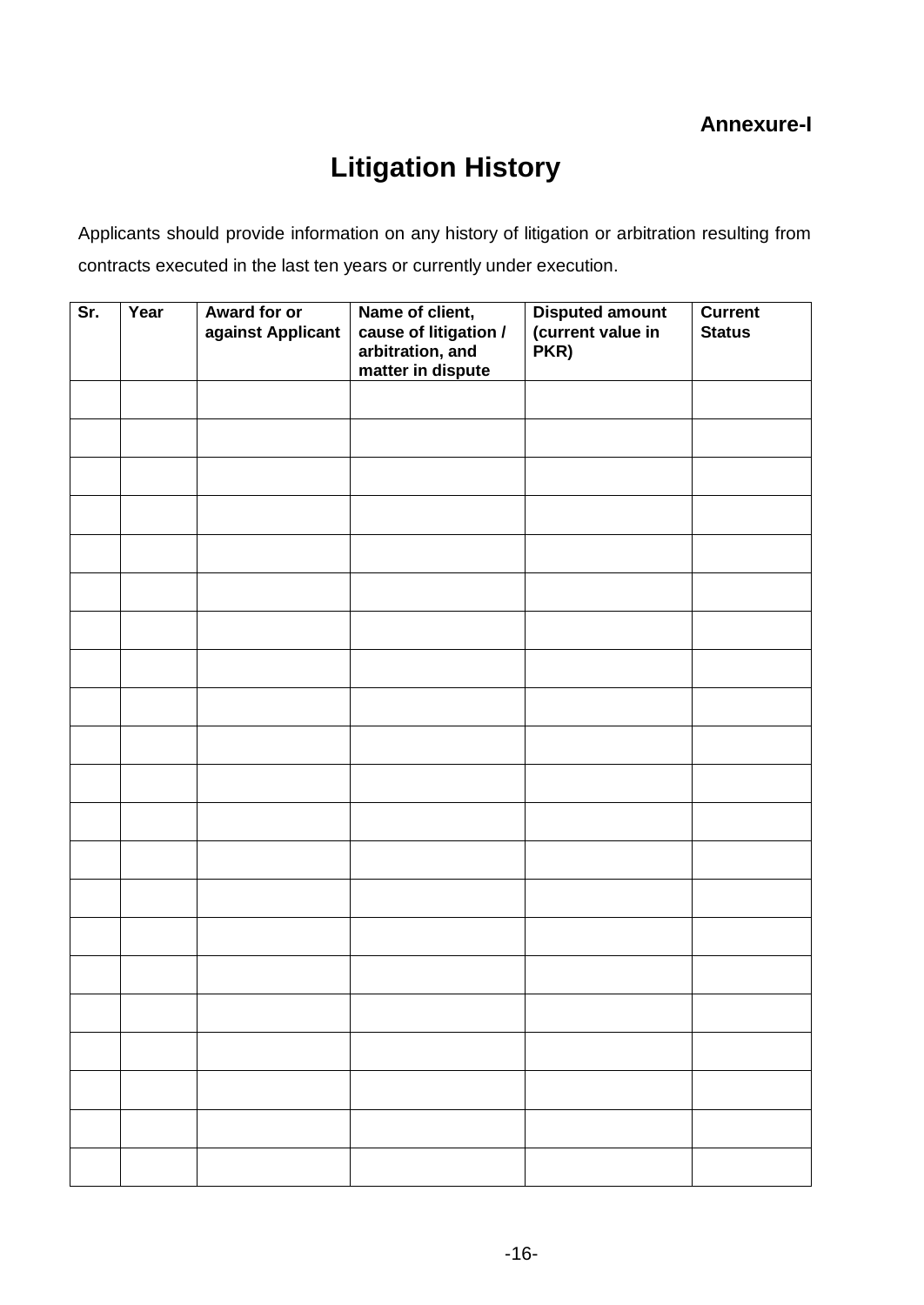# **FORM OF CONTRACT**

#### **AGREEMENT FOR THE REPAIR/MAINTENANCE AND CIVIL WORKS OF CPO COMPLEX, PUNJAB**

These articles of the agreement framed and entered on the \_\_\_\_\_\_day of August 2020, between the Assistant Inspector General of Police, Development Punjab on behalf of Police Officer, Punjab of the one party and Mr. \_\_\_\_\_\_\_\_\_\_\_\_\_\_ S/O \_\_\_\_\_\_\_\_\_\_\_\_\_\_\_\_\_\_of M/S\_\_\_\_\_\_\_\_\_\_\_\_\_\_\_, the other party at cost of Rs.\_\_\_\_\_\_\_\_\_\_\_\_\_\_\_\_\_\_\_\_.

2. Witness, that in consideration of the stipulation herein after contained and by the said Provincial Police Officer, Punjab and the said representative, hereby undertakes on the executon of the repair/maintenance and civil works according to the approved specifications/scope of work.

3. That all the repair/maintenance and civil works shall be carried out (as approved by the Police Department) and finished/installed in a workmanship like manner to the satisfaction of the Police Department.

4. That of the said work shall be carried out immediately.

5. That the said work shall be carried out and finished in all respect according to approved specification/scope of work to the entire satisfaction of the Police Department/Inspection Committee and they shall be at liberty to reject the same if they did not approve, and such rejection shall be final and conclusive.

6. If the work is not found according to the approved specification/scope of work, during inspection or otherwise the decision of the Inspection Committee shall be final and penalty imposed by the said Committee, in any form or rejection of whole or partial shall be final.

7. That the accepted work shall be paid through the Accountant General, Punjab.

8. In case of default of any clause of whole agreement the decision of the Inspection Committee which may include forfeiture of security or black listing of the firm or any legal action shall be final.

9. And it is hereby lastly agreed that, if and so often as the said representative shall make default in the due performance of any one or more of the stipulation herein before contained and by him to be peformed and observed, then and in any such case the Inspection Committee shall be at liberty to assess any amounts, shall represent the damages arising from any such default on the part of the said representative and the assessment of the said Inspection Committee shall be final and conclusive to the amount of such damages. Such amount shall there upon become payable by the said representative to the Provincial Police Officer, Punjab and the said officer shall be liberty to deduct and retain any amount so

-17-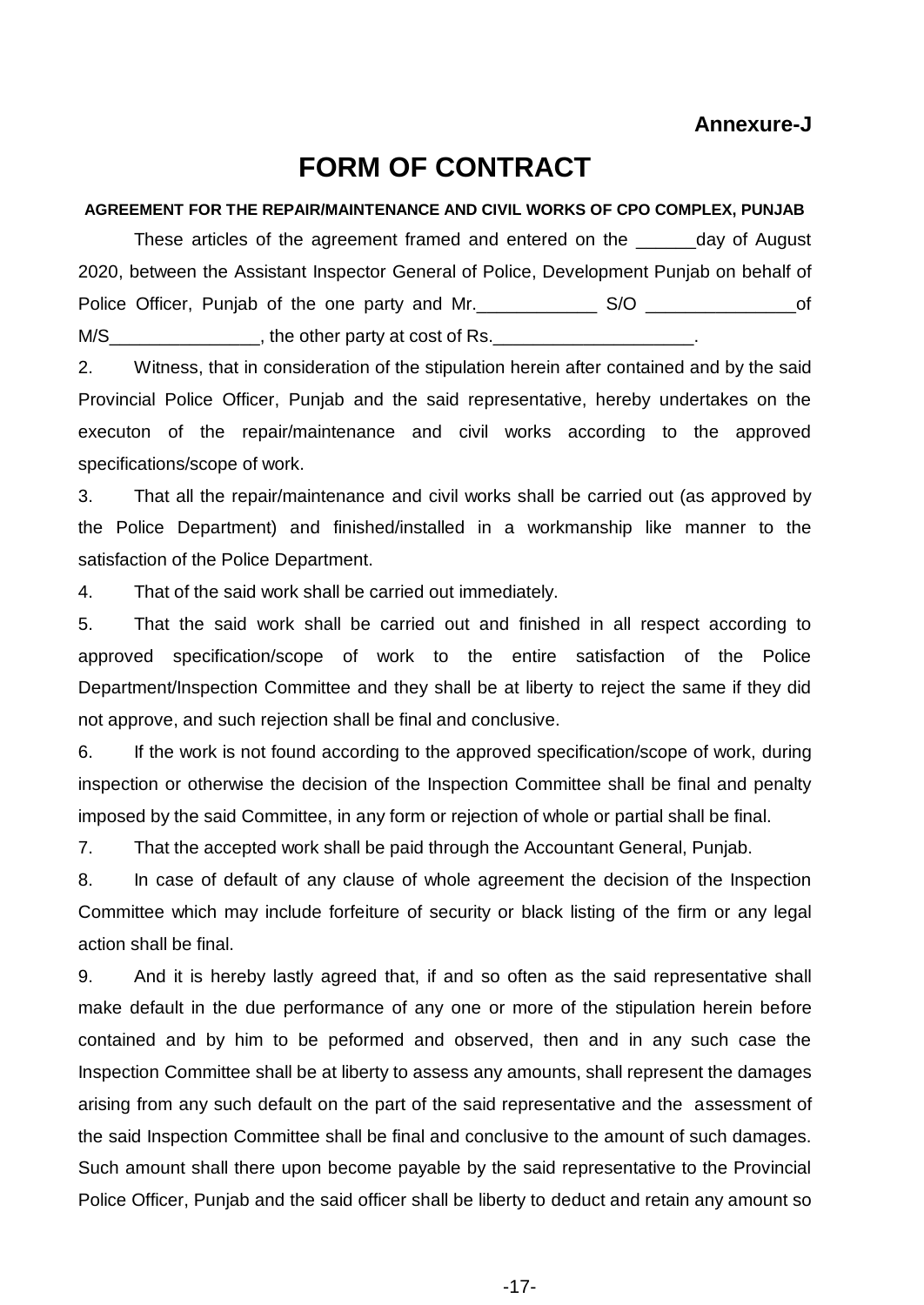assessed from any some money that may be or may become due and payable at after the time of such failure to the representative by the Provincial Police Officer, Punjab, whether by virue of this agreement or otherwise.

| Name of contrctor |
|-------------------|
| S/O               |
| Address           |
| CNIC No.          |
| Cell No           |

AIG/Development For Provincial Police Officer/IGP, Punjab

#### **In witness, the above agreement was signed**

| Name of contrctor |  |
|-------------------|--|
|                   |  |
| Address           |  |
| CNIC No.          |  |
| Cell No           |  |

AD/Development CPO, Punjab

**Note: Special Instructions:** Punjab Police shall formulate a detail contract including any terms & conditions at the time of execution of the contract.